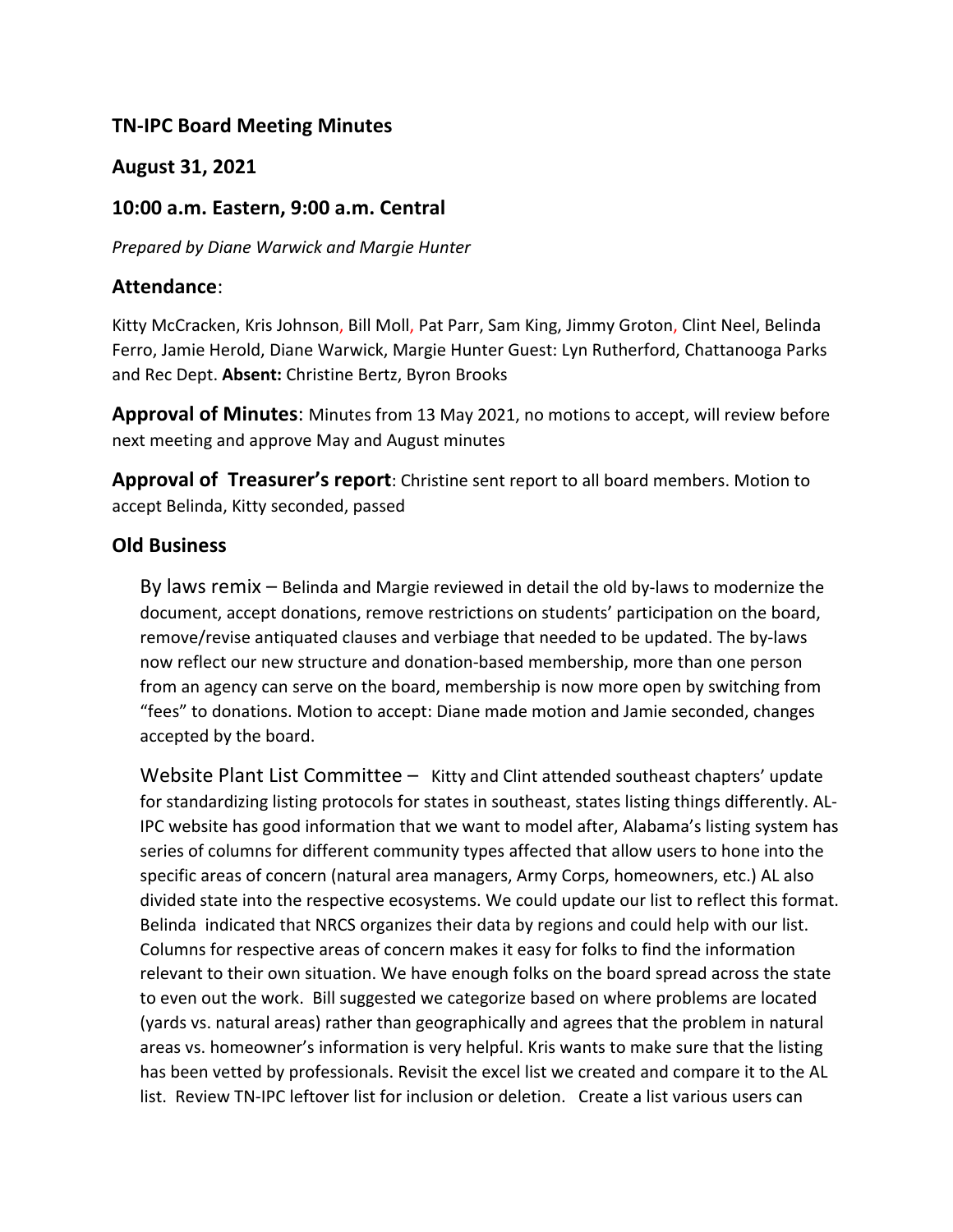access and understand. Finalize exactly what we want to create and how before posting any version online.

Action steps – everyone review the lists and recommend what should be added to the official list from the disturbed habitat list. List committee will do more work on the format. Sam will circulate the lists to everyone.

Bradford Pear Committee- Jimmy will talk to David Coyle, extension agent at Clemson, regarding how he got Bradford pear on state's prohibited list and their funding for the bounty program which came from various sources and which has grown over time. (David Coyle Extension Clemson) has several very informative videos about Bradford pears and kudzu among others.

TN Pest Plant list addition- Sam proposes tabling this until after the workshop, it would be good to settle the list, then approach Dept. of Ag for needed changes, no objections to this approach. Kitty indicated that SC only adds one or two per year so as not to inundate the system.

Virtual and Real-life meetings/garden shows- Spreadsheet to track our outreach: TN-IPC should start a spreadsheet of board members who speak, where, on what topic, and the attendance. Anyone who has done something in last year or two should send info to Diane who will organize the list. Include booth or table setups at events, too. Diane will keep track of presentations of outreach then enter into Excel spreadsheet. We could use previous meeting minutes to reflect past accomplishments.

Jamie will investigate a shared private TN-IPC Google drive everyone can use to add their events as well as email and social media responses. These could be repurposed on the website as FAQ's. All members will use personal emails, not professional agency contact.

Diane presented the importance of native plants to 43 people at the TN Recreation and Parks Association 2021 Leadership Forum in Pigeon Forge on 23 August. Bill will have upcoming opportunity for outreach at the October plant sale coming up in Chattanooga.

#### **New Business**

Multiple social media questions answered by multiple Board members: We have addressed many questions and we are providing helpful information. Margie would like to have a file for FAQ's so we are on the same page and can provide standard answers. We should have a shared drive so events and questions answered can be shared, Jamie will work on this for us. Belinda indicated that "sharing" platforms for federal agencies will not be feasible. We may need to use a "work-around" for those who are restricted by agency protocols. All agree that the platform we use will be a personal email address and we can access and add to it.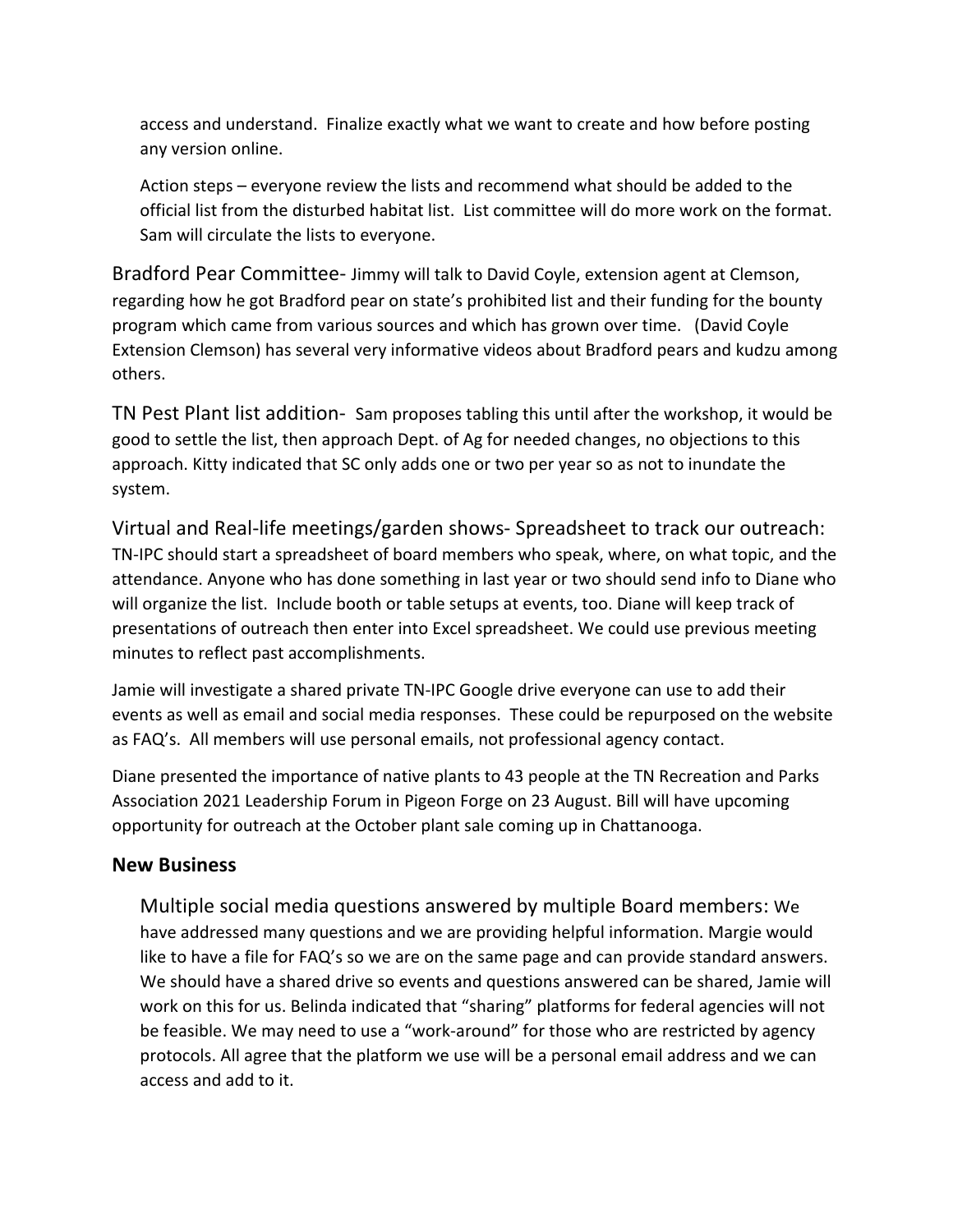# Possible grant opportunities: **Tool Cache**

Anybody know of a grant we could explore? Sam can do matching funds with parks. Rather than purchase tools and trailers that TN-IPC houses and shares, let's secure funding to help other organizations purchase equipment that TN-IPC can borrow for various local events when needed. Bill indicated that the tool cache should be associated with a partner organization or another business, or nature center, etc. Storage of a trailer may be difficult without a partner organization. The possibility was discussed of buying the tools and housing them at various partner locations for loaners with the caveat TN-IPC has first rights to use the equipment.

Clint – species update: "Invasion Meltdown" publication showing that the invasive species change the microsite which allows even more invasive species to take hold. In the last 30 years the rate of invasion of invasive species (not just plants) has increased greatly. Sites in Middleboro KY and in Nashville TN (several sites) are being sprayed and treated to kill **Japanese knotweed**. Mowing practices help spread the knotweed, need to get TDOT on board with identifying and treating these areas. **Chinese wineberry** emerging threat but not hard to kill. It is a "edge" plant and needs to be put on a watch list. EDMAPS has not been working very well for Clint. **Himalayan blackberry** is becoming a threat, need to make folks aware before it becomes a bigger problem, it is not on lists in the south. **Japanese chaff flower**, perennial but makes lots of seeds. Slow the spread before it gets worse. It is on our list for disturbed habitats (the second list). Need to get the word about potential problems. **Mulberryweed** found in middle TN. Grows very fast and is already in Nashville and Rutherford county, likes shade and not mowed areas. Spread in nurseries. It is banned in AL. **European common reed**, not seen in TN yet, a lot south of Louisville KY. **Giant reed**, not extreme threat but it is on list. It is in Waverly. **Chinaberry** is another emerging threat. **Chinese tallowtree**, potential to spread throughout the state. **Chinese parasoltree** look for this. **Purple Loosestrife** look for this also. It is banned in TN. These plants should be added to list, let Clint know if you see any of these plants in TN.

# Big task – plan March Workshop

Big question – do we punt again due to covid uptick? Are there restrictions on travel right now? Because Patten Rec Center is currently closed and there are federal restrictions on travel, the board decided to create a two-day workshop with virtual presentations on Tuesday, March 15, 2022, and in-person field demonstrations at Reflection Riding Wednesday, March 16. am proposes that we go ahead and plan for the event, and hopefully have a clearer picture early next year. Perhaps decide in January so we will still have time to organize. Need to set a date ASAP due to a conflict that occurred last year. Lyn indicates that we have reserved space at Patten Rec center the  $16<sup>th</sup>$  of March 2022. Cost is also lower b/c no travel costs. Advertise statewide for the virtual presentations. Possible to record presentations so others can watch at their convenience? Capacity is limited on Zoom for